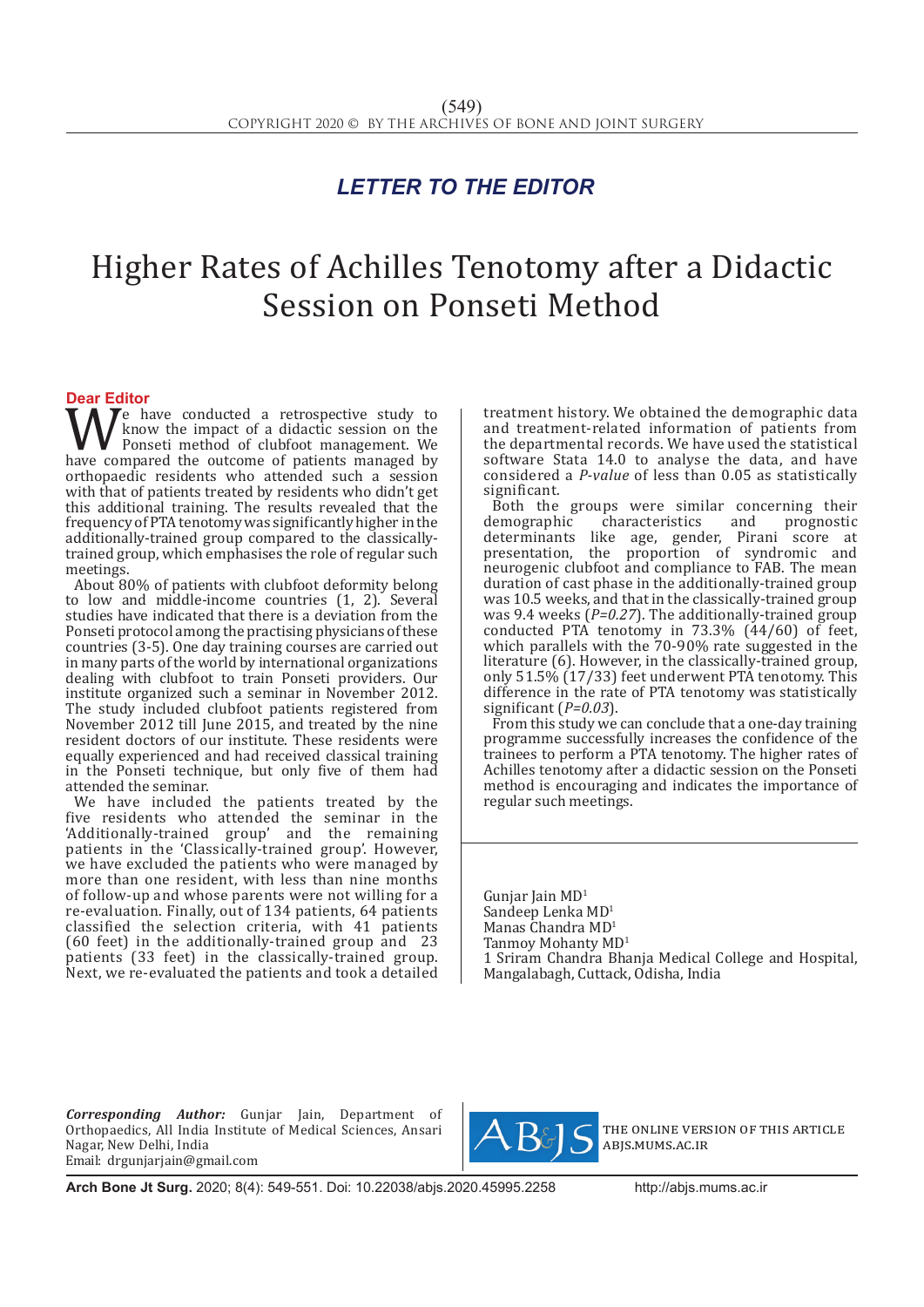RATES OF ACHILLES TENOTOMY AFTER A DIDACTIC SESSION THE ARCHIVES OF BONE AND JOINT SURGERY. ABJS.MUMS.AC.IR VOLUME 8. NUMBER 4. JULY 2020

#### **Table 1. Demographic characteristics and prognostic determinants of study participants**

| Characteristic                                                                      |                           | Total $(N=64)$<br>patients, 93 feet) | Classically trained group  |                                |         |
|-------------------------------------------------------------------------------------|---------------------------|--------------------------------------|----------------------------|--------------------------------|---------|
|                                                                                     |                           |                                      | $(N=41$ patients, 60 feet) | $N = 23$ patients, 33<br>feet) | P-value |
| Age at presentation (Days);                                                         | Mean ± standard deviation | $77.4 \pm 115.5$                     | $64.3 \pm 113.4$           | $110.8 \pm 117.8$              | 0.23    |
| Age at presentation (Days)                                                          | Range                     | $1 - 624$                            | 1-624                      | 8-362                          |         |
| Male: female (% male)                                                               |                           | 44:20 (68.8 %)                       | 26:15 (63.4 %)             | 18:5 (78.2 %)                  | 0.22    |
| Unilateral: bilateral (% bilateral)                                                 |                           | 35:29 (45.3 %)                       | 22:19 (46.3 %)             | 13:10 (43.4 %)                 | 0.82    |
| Idiopathic: Non-idiopathic (% Idiopathic)                                           |                           | 59:5 (92.2%)                         | 38:3 (92.7%)               | 21:2 (91.3%)                   | 0.84    |
| Foot abduction brace (FAB) compliant feet: FAB non-<br>compliant feet (% Compliant) |                           | 49:44 (52.7%)                        | 32:28 (53.3%)              | 17:16 (51.5%)                  | 0.87    |
| Initial Pirani score                                                                | Mean ± standard deviation | $5.5 \pm 0.84$                       | $5.5 \pm 0.8$              | $5.6 \pm 0.8$                  | 0.78    |
|                                                                                     | Range                     | $3-6$                                | $3-6$                      | $3-6$                          |         |

#### **Table 2. Comparative evaluation outcome variables between the study groups**

|                                                                                  |                           | Classically trained group |                                 | P-value            |                                        |
|----------------------------------------------------------------------------------|---------------------------|---------------------------|---------------------------------|--------------------|----------------------------------------|
| <b>Outcome characteristics</b>                                                   |                           | $(N=41$ patients 60 feet) | $(N = 23$ patients,<br>33 feet) |                    | Total ( $N = 64$<br>patients, 93 feet) |
| Duration of follow-up<br>(in months)                                             | Mean ± standard deviation | $22.1 \pm 3.4$            | $21.5 \pm 5.9$                  | $21.9 \pm 4.4$     | 0.58                                   |
|                                                                                  | Range                     | 17-31                     | $10 - 30$                       | 10-31              |                                        |
| Duration of Cast phase<br>(in weeks)                                             | Mean ± standard deviation | $10.5 \pm 5.5$            | $9.4 \pm 3.4$                   | $10.12 \pm 4.9$    | 0.27                                   |
|                                                                                  | Range                     | $4 - 32$                  | $2 - 16$                        | $2 - 32$           |                                        |
| Total number of Cast                                                             | Mean ± standard deviation | $8.4 \pm 4.0$             | $8.2 \pm 3.0$                   | $8.3 \pm 3.6$      | 0.77                                   |
|                                                                                  | Range                     | $3-19$                    | $2 - 14$                        | $2 - 19$           |                                        |
| Final Pirani score noted<br>before application of<br><b>Foot Abduction Brace</b> | Mean ± standard deviation | $0.4 \pm 1.1$             | $0.3 \pm 0.7$                   | $0.4 \pm 0.9$      | 0.81                                   |
|                                                                                  | Range                     | $0 - 4$                   | $0 - 3$                         | $0 - 4$            |                                        |
| Follow up Pirani score                                                           | Mean ± standard deviation | $0.9 \pm 1.1$             | $0.9 \pm 1.0$                   | $0.9 \pm 1.1$      | 0.99                                   |
|                                                                                  | Range                     | $0 - 4$                   | $0 - 4$                         | $0 - 4$            |                                        |
| Successful: Relapse: Resistant (% success)                                       |                           | 21:31:8 (35%)             | 13:12:8 (39.4%)                 | 34: 43: 16 (36.6%) | 0.26                                   |
| Number of feet with (percutaneous tendo-achilis)<br>PTA tenotomy (%)             |                           | 44 (73.3%)                | $17(51.5\%)$                    | 61(65.6)           | 0.03                                   |

### **References**

1. Global clubfoot initiative [Internet]. [Place unknown]: Global Clubfoot Initiative; 2017[Updated 2019 October 2; Cited 2020 January 19]. Available from: https://globalclubfoot.com/clubfoot/

2. Harmer L, Rhatigan J. Clubfoot care in low-income and middle-income countries: from clinical innovation to a public health program. World journal of surgery. 2014; 38(4):839-48.